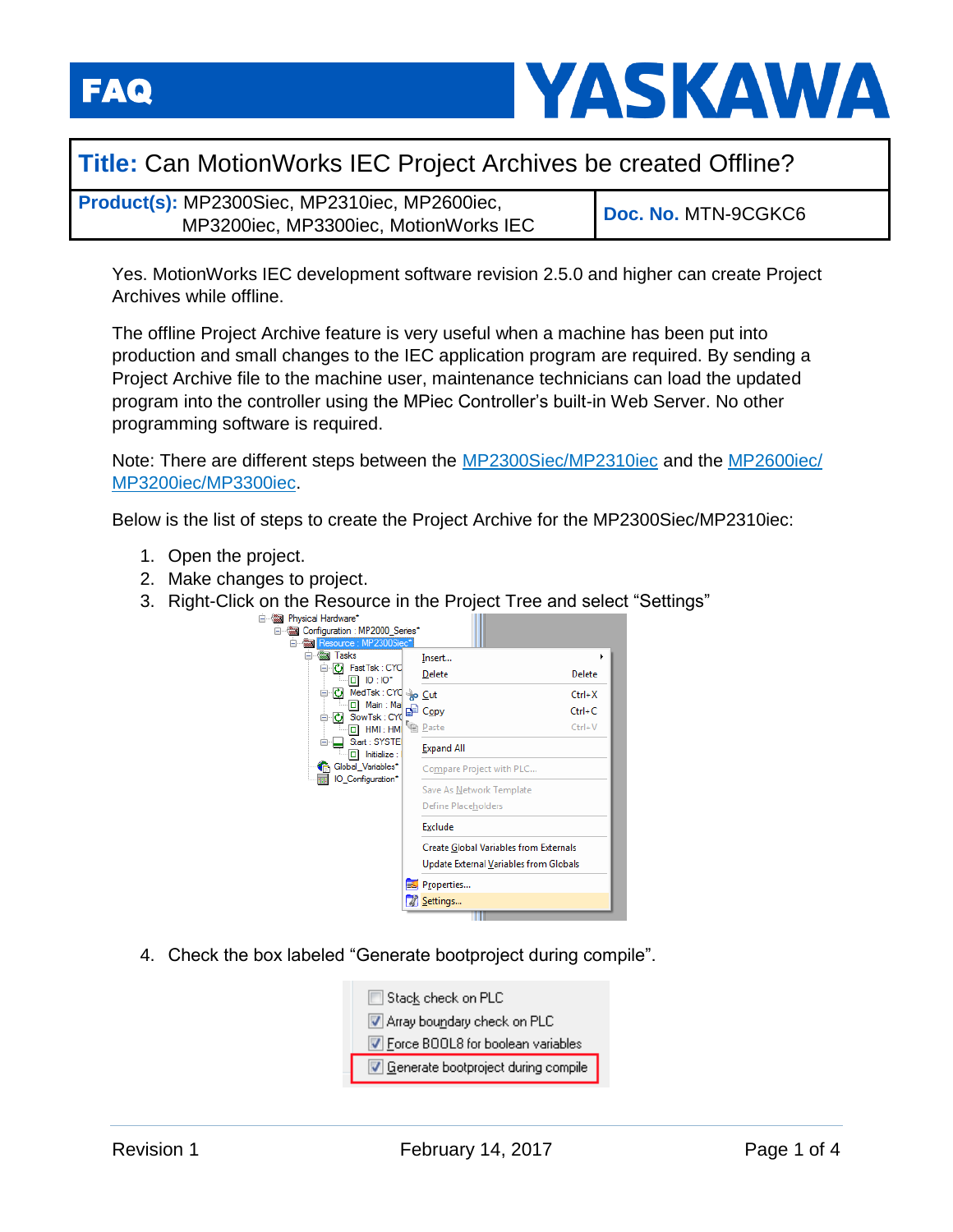



## **Title:** Can MotionWorks IEC Project Archives be created Offline?

**Product(s):** MP2300Siec, MP2310iec, MP2600iec, MP3200iec, MP3300iec, MotionWorks IEC **Doc. No.** MTN-9CGKC6

- 5. Compile the project.
- 6. Click the "Create Project Archive" button.



- 7. Name the .zip file.
- 8. Send the archive to the controller via the Web Browser.



(The image represents Controller Firmware 3.1 and lower)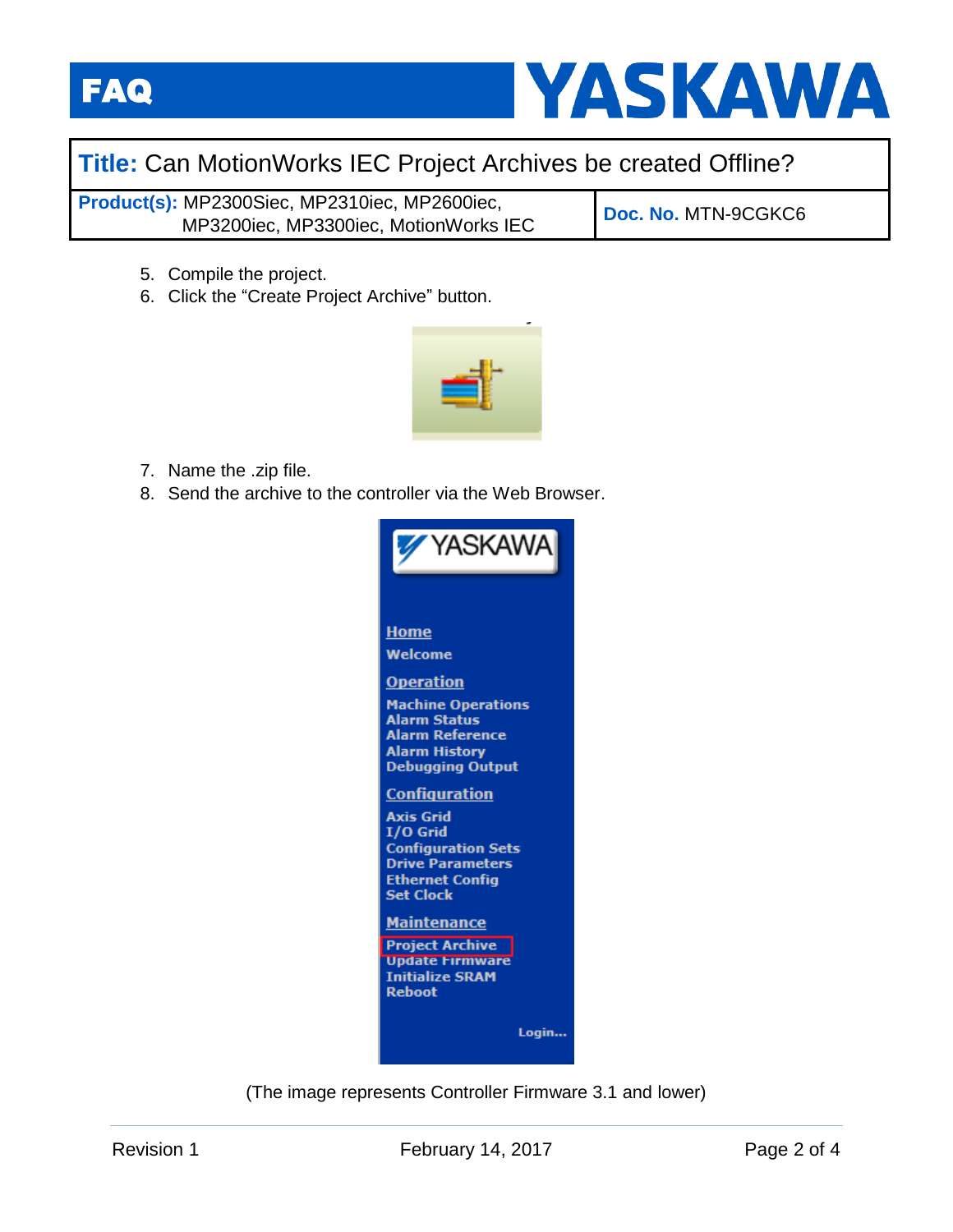**FAQ** 



## **Title:** Can MotionWorks IEC Project Archives be created Offline?

**Product(s):** MP2300Siec, MP2310iec, MP2600iec, MP3200iec, MP3300iec, MotionWorks IEC **Doc. No.** MTN-9CGKC6

<span id="page-2-0"></span>Below is the list of steps to create the Project Archive for the MP2600iec/MP3200iec/ MP3300iec:

- 1. Open the project.
- 2. Make changes to project.
- 3. Compile the project.
- 4. Right-Click on the Resource in the Project Tree and select "Create Bootproject".

|                                                        | Cam <sub>2</sub> T<br>Cam <sub>2V</sub><br>Cam <sub>2</sub><br><b>Sales Physical Hardware</b><br><b>Configuration : eCLR</b> |                                   |                                        |            |  |  |  |
|--------------------------------------------------------|------------------------------------------------------------------------------------------------------------------------------|-----------------------------------|----------------------------------------|------------|--|--|--|
|                                                        | <b>es Tasks</b>                                                                                                              |                                   | Insert                                 | ١          |  |  |  |
|                                                        | C Ultra : CYCL                                                                                                               |                                   | Delete                                 | Delete     |  |  |  |
|                                                        | $\Box$ Heads:<br>Fast Tsk: CY + O Cut<br>Ō.                                                                                  |                                   |                                        | $Ctrl+X$   |  |  |  |
|                                                        | IO:IO                                                                                                                        | d₽                                | $C_{Qpy}$                              | $Ctrl + C$ |  |  |  |
| Ю<br>MedTsk: CY<br>ol<br>Main : M                      |                                                                                                                              | <sup>r</sup> <sub>(e)</sub> Paste | $Ctrl + V$                             |            |  |  |  |
| ⊟ <i>i</i> Slow Tsk : C'<br>Control:<br>HMI : HI<br>пι |                                                                                                                              |                                   | <b>Expand All</b>                      |            |  |  |  |
|                                                        |                                                                                                                              |                                   | Compare Project with PLC               |            |  |  |  |
|                                                        | CamCald<br>о<br>Cam2:0<br>п                                                                                                  |                                   | Save As Network Template               |            |  |  |  |
|                                                        | Start: SYST                                                                                                                  |                                   | Define Placeholders                    |            |  |  |  |
| Global_Variables<br>IO Configuration                   |                                                                                                                              |                                   | Exclude                                |            |  |  |  |
| m<br>∢                                                 |                                                                                                                              |                                   | Create Global Variables from Externals |            |  |  |  |
| & (10 8 40 10<br>⇔                                     |                                                                                                                              |                                   | Update External Variables from Globals |            |  |  |  |
| ×<br>Cam2                                              |                                                                                                                              |                                   | Create Bootproject                     |            |  |  |  |
| Generating IEC = Properties<br>루                       |                                                                                                                              |                                   |                                        |            |  |  |  |
| Collecting POUs used 7 Settings                        |                                                                                                                              |                                   |                                        |            |  |  |  |
|                                                        | Generating IEC code for RESOURCE 'Resource'                                                                                  |                                   |                                        |            |  |  |  |
| Building instance tree for RESOURCE 'Resource'         |                                                                                                                              |                                   |                                        |            |  |  |  |

5. Click the "Create Project Archive" button.